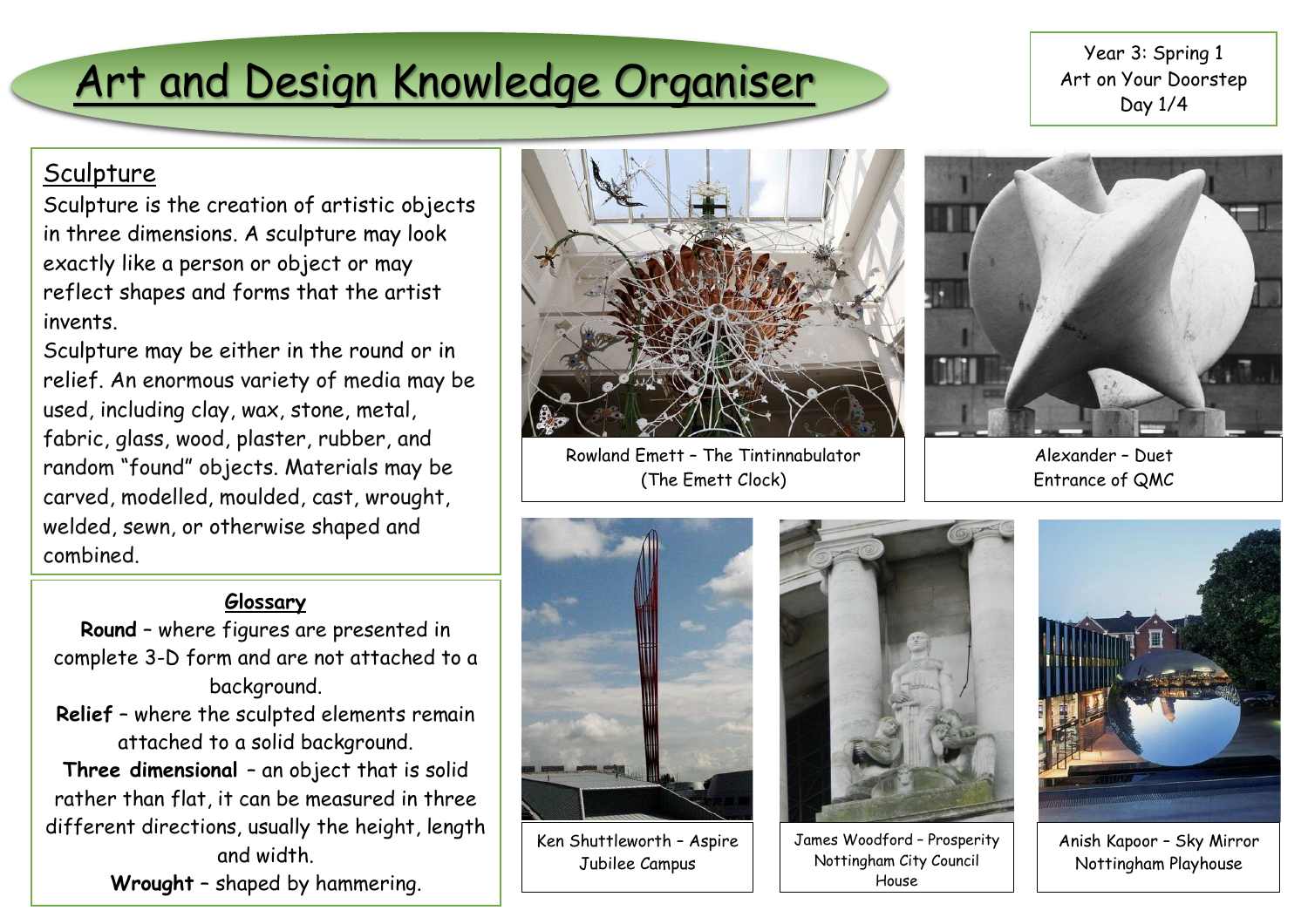# Art and Design Knowledge Organiser The Mart on your Doorst



Joining Clay

Mark where the pieces are to be joined to each other.

Use a fork, pin tool, knife, or other sharp tool, to score grooves into the clay. Cross-hatch the grooves and make them deeper than just very light surface scratches.

Spread slip over the scored areas using a knife, a brush, your finger, etc. Make sure to fill in all the grooves so you create no air pockets. After both pieces are slipped and scored, you might wish to let them sit a moment or two until the wet sheen of the slip dulls down. This will make them more sticky and less slippery when you push things together.

When you're ready, firmly press the pieces together.

For the insides of slab vessels, when the joins are firm, it can be a nice touch to roll a thin coil of clay and press it into the inside corners of the joins to make them more attractive and to help them stay together.

| Useful Links                                            | Glossary                                                            |
|---------------------------------------------------------|---------------------------------------------------------------------|
| Joining clay http://www.youtube.com/watch?v=5Pp1ILnVeQq | Score - to scratch hatch marks on it                                |
| Slab Pot http://www.youtube.com/watch?v=Hb3dbTj5eGo     | Il Slip - a liquid mixture or slurry of clay and/or other materials |
|                                                         | suspended in water.                                                 |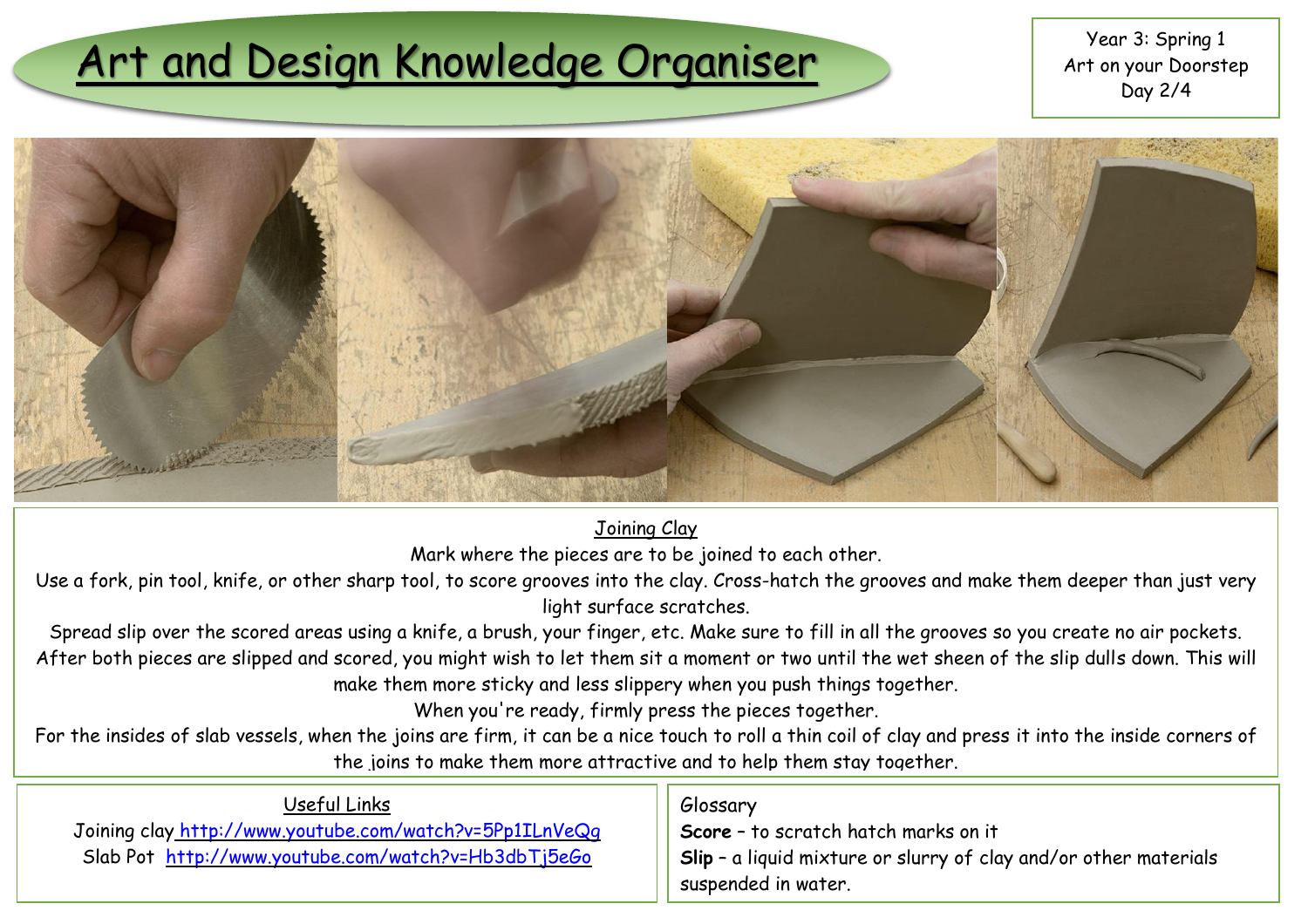### Art and Design Knowledge Organiser

Year 3: Spring 1 Art on Your Doorstep Day 3/4



- Start with wedging and throwing clay on a flat surface (covered with canvas). Spread the clay out by patting it with your whole hand. Flip the clay over carefully.
- Place wooden strips (guides) on both sides of the clay to help you achieve an even thickness of 1 cm. Roll the clay.
- Create paper stencils for the box's sides. Trace/cut with a needle tool.
- Place the 4 sides aside. Let the clay firm up to become leather dry. (For most clays it would take about an hour). You can roll a slab for the bottom of the box now.
- Use a needle tool to score the edges of the slabs that are going to be joined. Apply slip to scored areas. Make sure you score and slip both joining surfaces.
- Carefully join the sides. Slightly rock the attached piece back and forth to strengthen the bond between the surfaces. You will know you have a good bond when most of the slip has squeezed out and the pieces will not slide back and forth easily.
- Place the 4 sides over the "bottom" slab. Make sure the sides are straight. Use needle tool to cut away the extra clay. Score and slip. Join all parts together.
- Use a flat wooden modelling tool to smooth the joined pieces. Add a coil in the corners to make seams stronger. Gently press the coil into the corner. Use a brush handle to smooth the corners. Wrap your pot in plastic to prevent it drying out.

Useful Links: How to make a slab pot. <https://www.youtube.com/watch?v=Dn55cIO8D2E> How to make slip. <https://www.youtube.com/watch?v=rimpsXhvYt4>